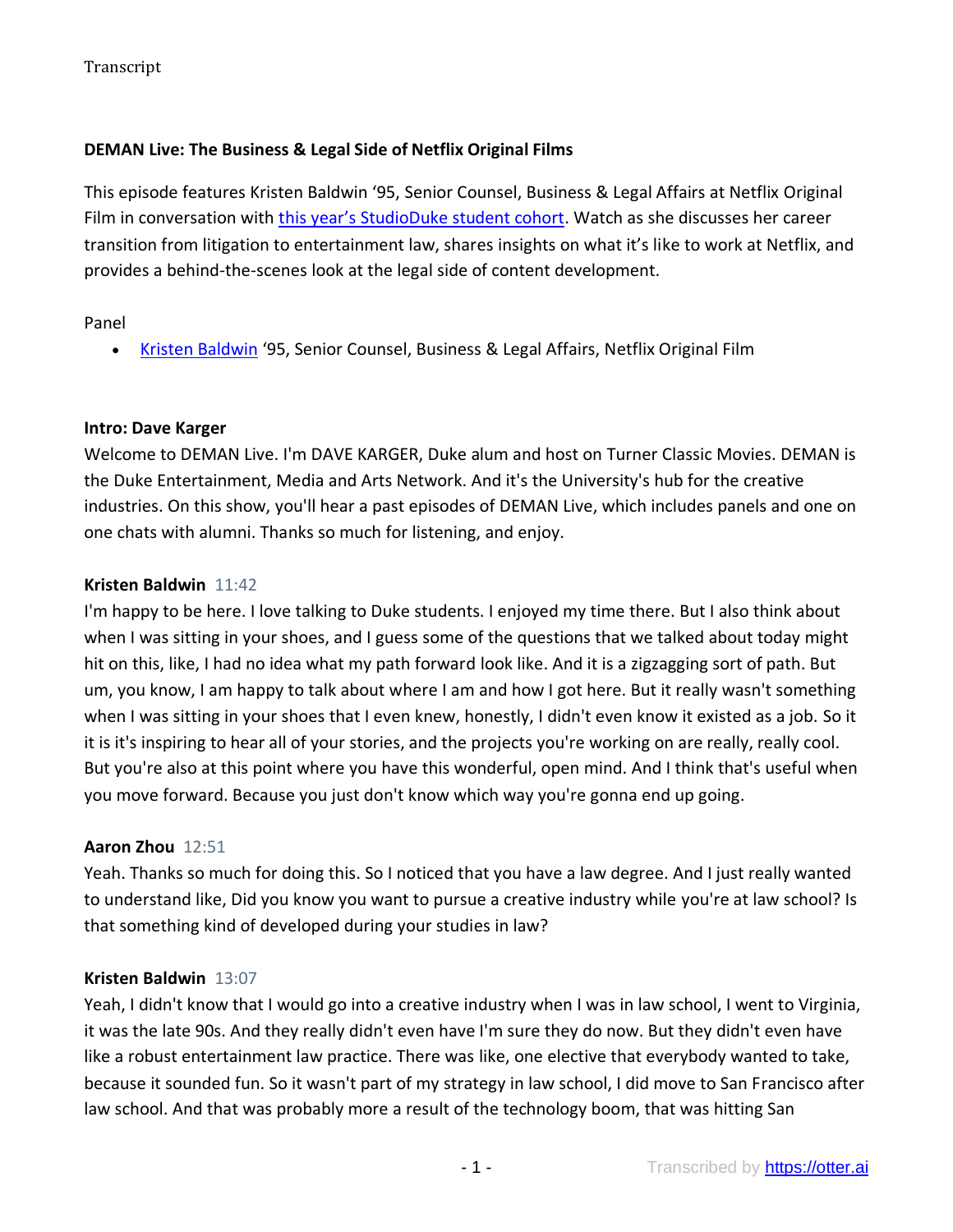Francisco. And I felt like that was an exciting place to be. But it was it was through my husband, who is a camera operator. And more of it was interested in writing and directing that we moved to Los Angeles. And when I moved to Los Angeles, that's where I decided that I was really tired of the corporate law practice.

# **Kristen Baldwin** 14:02

And even though I am not as creative as any of you guys are, I am drawn to people that are creative, and the creative environment and I thought, How can I use maybe the more analytical business numbers type skills negotiation strategy? How can I use that in the artistic community? And I've sort of bounced back and forth in and I spent nine years representing talent. I actually worked with Julien Thuan at at UTA for two years. So how can I partner with representatives of creative people in a way that helps them and advocates and fights for them protects their rights, gets them as much money as you can. I was really drawn to that. Now I'm on the other side of those deals. I work for the studio for Netflix, and I engage all of that various talent. And I find this part of the role exciting too, I'm sure we'll get into that later.

### **Irene Qiao** 15:09

So you've worked as an attorney and also in business affairs, which seemed like separate departments. Also the difference isn't super clear to me so I'm wondering if you could explain what, how they work?

### **Kristen Baldwin** 15:22

The difference is still not super clear to me, Irene, I'm gonna be honest with you, like the definitions are changing absolutely, constantly. But I think that you know, there are the old studio system had two different divisions, business affairs and legal affairs at Netflix, we've combined it into something called business and legal affairs. But I think that to get to business affairs, you, you, you should start with legal affairs. It's not how everybody does it. But the basic distinction is the business affairs is making the deal. They are the people who make the very first phone call when a creative executive says, We heard a great pitch. We'd love to hire this writer to write the screenplay, then they come to me.

### **Kristen Baldwin** 15:22

And they tell me that and I just had these calls this morning, I, I learn a little bit about the project, what the budget might be for the project. And then I do some quick online research on the writer, you know, who is this writer? What what credits do they have to their name, and try to get a sense a little bit about what they might cost. And then I reach out and I speak, I spoke this morning on this one particular project with an agent and a lawyer for the writer to learn a little bit more about the writer and the writers expectations for the project. So that's like, that's the business affairs function. And then I'm going to put together a proposal that I'm going to send around internally to Netflix that says, here's what I think we should offer her to write this screenplay. And here's where I think it's probably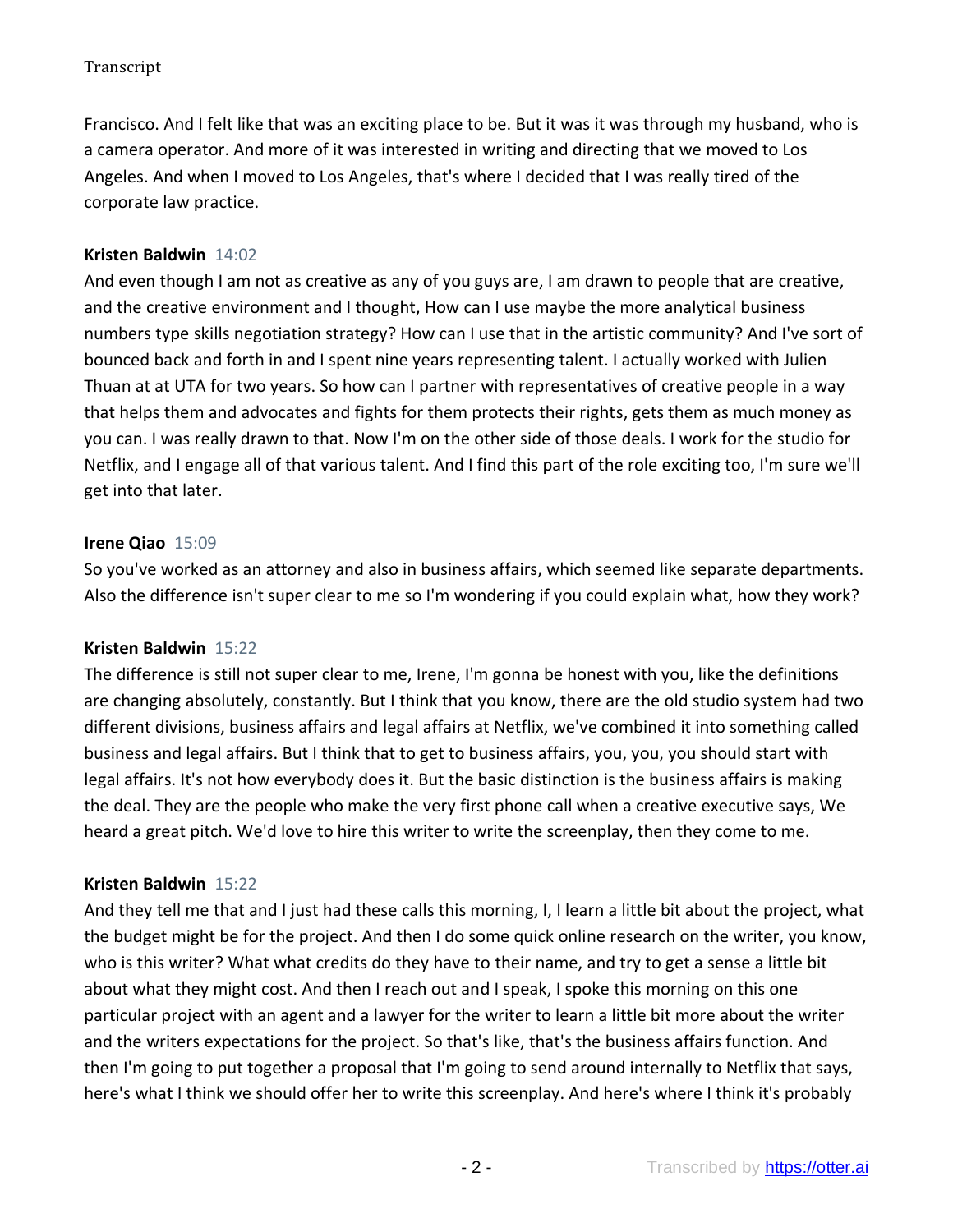going to close always more than what I start with. Pro tip to you guys, when you're negotiating, we start low, with room to move up. But I you know, I'll sort of set an expectation, like, I think this is where this deal should close, those are just sort of guesses as we start the process. And I'll go ahead and be the one that negotiates the deal completely.

# **Kristen Baldwin** 17:16

And when the deal closes, it then has to become a contract. And I have now reached the place fortunately, where I don't have to draft that contract, that is a traditional studio, the legal affairs function, they'll be the one that takes my close deal points. And they're probably just a couple of terms, the money, the credit, the services. And then the lawyer in legal affairs turns that into like a 30 page contract. And there's all kinds of other bells and whistles, I started being the person who drafted those 30 page contracts, I would receive the deal points when I worked at Paramount on closed deals. And then I would have to turn them into an agreement and get that agreement signed. And there was a whole lot of negotiating that still happens on all of those provisions. So it's really good practice for negotiating skills. And you have to understand a lot of the legal terms that I've now distanced myself from a little bit like how does the indemnities work and who's responsible if this happens, or that happens? What does breach look like all that kind of stuff. So I still have that as part of my job responsibility, because we are a combined group. But I focus more on the deal terms. Other people do the drafting. And then if there are real sticky issues, they come back to me and say, we can't close this particular point. What do you want to do? Do you want to reach back out to the other side and negotiate it more? Should we just take some risk? And I'll be the one that kind of makes that decision, how we handle that from there.

### **Andy Ju** 19:00

What does a day as a business illegal affair representative look like? And then, to follow up on that question, how has that changed since like, COVID? And how has that kind of shifted?

### **Kristen Baldwin** 19:12

Yeah, that's a great question.

### **Kristen Baldwin** 19:13

So business and legal affairs person, it would it would look a lot like the way I just described a typical day because that is exactly what happened to me this morning. And even though I had a number of things on my plate to do, that became a priority because I don't have to start the deal today. But I needed to reach out. This particular writer has a really interesting and hot pitch, and we want to get it before they take it to everyone else. So I had to drop everything else and make immediate contact with that agent and lawyer to say I'm going to make you an offer. Give me a couple more. I have some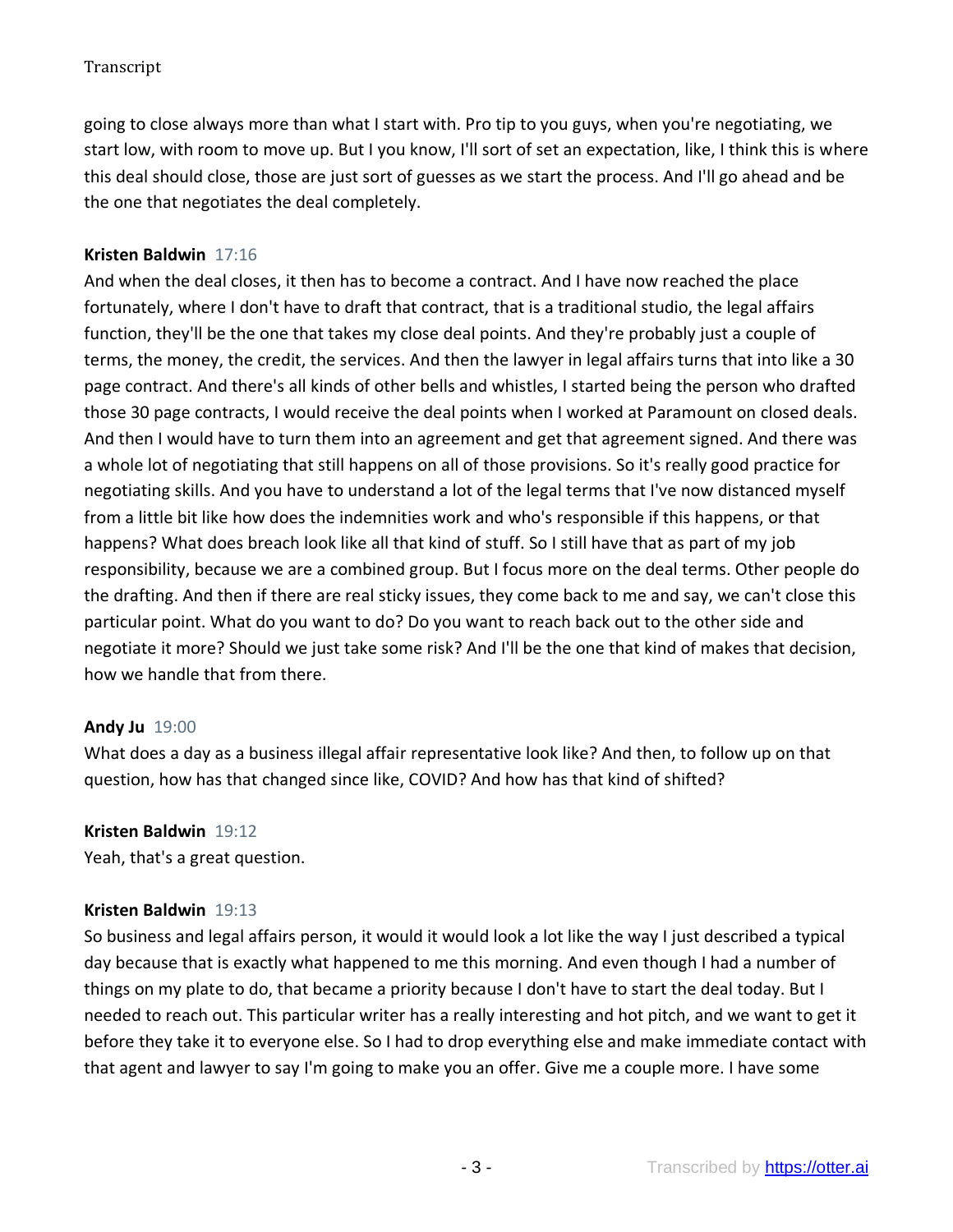questions. Let's talk about some details. And then I bought myself a little time and I won't actually make any make the offer until like Monday. So so like important deal making becomes the priority.

## **Kristen Baldwin** 20:02

But also in my typical day, I now supervise a number of more junior lawyers who do business affairs. And when there's a straightforward deal, and it's not time sensitive, I'll pass it off to one of those people, but oversee them. So my typical day involves check ins with a lot of those people at like, they'll come to me with their questions on their deal. They'll say we received a counter. Here's what the other side said, What should we do? And I always say, Well, what would you do? And I make them tell me first, and then we talk about, you know, what I like about their proposal, or maybe something they haven't thought of yet. So I do a lot of supervising of more junior business affairs type people. And then I have to answer all those legal questions that are bubbling up as people are trying to draft contracts based on my deals. They'll be like, I think you totally forgot something, or this part of your deal doesn't even make sense. I got one of those yesterday, like, what were you trying to say here? And then I, you know, we talked through all of that it's very collaborative at Netflix, which is something I really, really like, we're one combined team. So we all talk about all of this and a lot.

# **Kristen Baldwin** 21:17

But then do your second point. What's now overwhelming my time in COVID, is how do you produce a \$100 million movie, in the world of COVID? It is so risky, it is so expensive, there are so many new production issues, that I am involved in far more production conversations than I was before. Before, when a movie kind of was about to start, my role receded a little bit because we'd already done the deals. And I had to make sure the contracts were all getting signed. But then I was kind of done. And now, just these questions around how you film a movie in this environment? And how do you do it safely and responsibly? It takes up a lot of bandwidth, a lot of time.

### **Amy Unell** 22:10

To follow up on that Kristen, are you in production on a couple of these things?

### **Kristen Baldwin** 22:16

Yeah, we had some movies that were in production, and then they shut down as a result of the pandemic. And those films, a lot of them have resumed. So our first experiences with producing in a COVID environment, you know, has been to finish the movies that were that were paused or they had to stop. And then I'm I'm working on a couple that are going to be starting soon. So you know, from the get go, we're able to look at, you know, what would we need to do to make this a safe experience in order to produce? And, you know, some of that depends on the location of the film, because different countries have different requirements in order to film, so there's a lot to consider.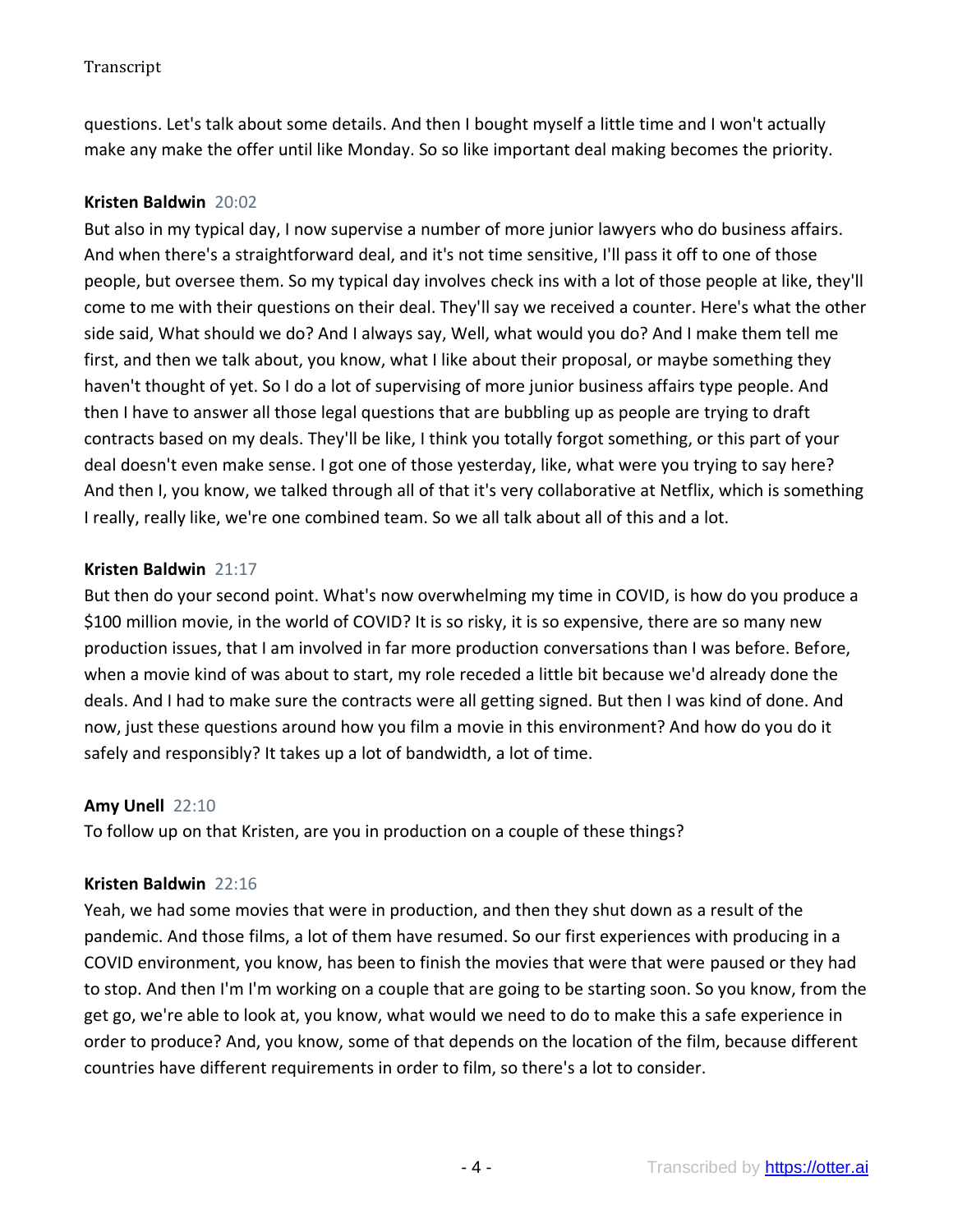# **Andres Paciuc** 23:19

So just just a follow up with what you've been talking about. Do you? Are you involved in the legal side of development, production, content acquisition, like all the different parts that go into make a movie? Or is there, or is it more specialized, and you will focus more on production and writers deals, and then a junior lawyer will focus more on another types of deals?

# **Kristen Baldwin** 23:41

Yeah, it's that's a good question. And the way we we have it broken out, I there are a lot of lawyers at Netflix. And there are a lot of departments at Netflix, but within my particular department, which is original studio films, and those are the movies that we make in house from development through production, rather than licensed movies, for example. We have a group that does smaller budget movies, we have a group, you know, there's a variety of different types of lawyers, but within the group that does original big budget films, then then I oversee the whole process from the acquisition of the underlying IP. So the earlier example I gave was based on a writer coming in and doing a pitch. We also do a lot of book book rights acquisitions. So I will be involved in acquiring the motion picture rights to a book of you know, a popular book or a book that's about to be published. And then I'll be involved in a writer who's put on to adapt that work. The producer deals, the director deal, and then the cast deals.

### **Kristen Baldwin** 24:55

So I'm involved in all of that, but I may not handle all of those deals. I was mentioning that we have a great large team. So depending on the complexity of the deal and the experience of the person I'm working with on that project, like they'll do some of those deals as well. And I will just sort of have an eye on or supervise the process. And then we move into production. And we have a lot of other lawyers that work in production to like, we have a whole labor division that gets involved in all kinds of guild and union issues. We have IP lawyers that might review some of the chain of title. I'm trying to think of the other divisions of lawyers, there are HR lawyers, Employment Lawyers. So there are different specialists. But I remain involved in the production of the project and sort of oversee those different teams of lawyers as they're needed for particular issues.

# **Sophia Li** 26:00

So my question was about, um, just like, what, from a business and legal point of view, what sets a successful film or production apart from not so successful ones?

### **Kristen Baldwin** 26:30

I liked that question, actually. Because we, you know, we tend to measure success in terms of how many people watched it. Obviously we want to attract people to watching it, or maybe even just the quality of the film, if it's, maybe it's not one, that's a huge commercial success, but you're just super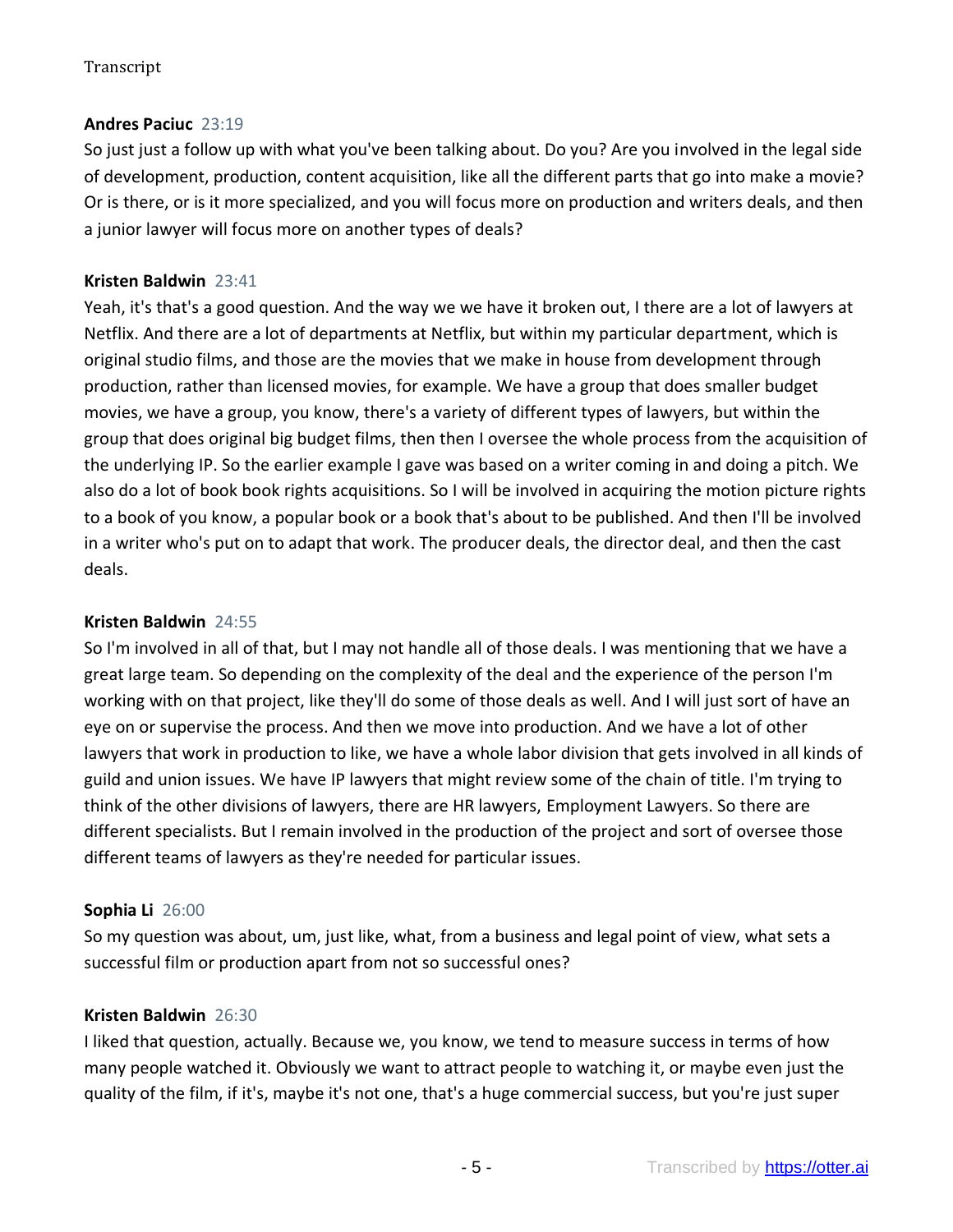proud of how the high quality of the film and the filmmaking. From a business and legal affairs perspective, I personally might look at these movies a little differently than the obvious. So the first is, like, did we, did we have all the rights we needed to make the movie? Like, that's incredibly important. Now? That's almost always a yes. But you know, were there issues that people come out of the woodwork to be not somehow get all the rights we need? That would be not successful. And then also kind of thinking of the cost of the film, like does, does what we had to pay the cast and the filmmakers and the rights justify at the end result? And we see how many people watch the movie, does that line up? Or maybe there were other reasons why we spent a lot of money on talent in that film, like, we were trying to get a really great, well known director to come and do a movie for Netflix. And so there maybe was a premium on the cost there. But I think ultimately, we look at our deals like do those deals seem to make sense, now that we've seen how popular the movie really was. And that's just a different lens to sort of review.

### **Ganesh Pentapalli** 28:07

I think like along the lines of like, taste and success. What has been your favorite original Netflix movie? And favorite original series?

# **Kristen Baldwin** 28:28

My favorite series lately, and this changes, like every week, if you were to ask me that question, I would say but I don't know if any of you have seen Unorthodox, but I just think it is like in credible and it's only four episodes, so everyone has time to watch it eventually. But the storytelling and the acting it was just blew blew my mind. I loved it. Love the characters love everything about it. So and I love that I work at a place that is making that movie or that series. And it was it has been super successful, but I don't know that people even expected it to be as successful as it has been. So that's been that that when I love and then another one, on the film side that I've been a part of is not released yet. It comes out in November. But it's been a wonderful experience so far. Based on the August Wilson play, it's called Ma Rainey's Black Bottom. And sort of in the in the canon of plays where he wrote Fences, the version of that. It stars Viola Davis and Chadwick Boseman. And was Chadwick's last performance and it is exceptional. So it is something to be super, super proud of and even more special, you know, given what what has come to pass. So that one, be looking out for that little bit later this year.

# **Irene Qiao** 31:19

What are the business and legal considerations for all Netflix original films are like how are they different from all the considerations for like, original TV shows?

### **Kristen Baldwin** 31:31

So we're comparing film and series right now? Yeah. Um, so I have less experience in the series side of things. I did do a little bit of series in my background, when I was at UTA, I did deals for both both film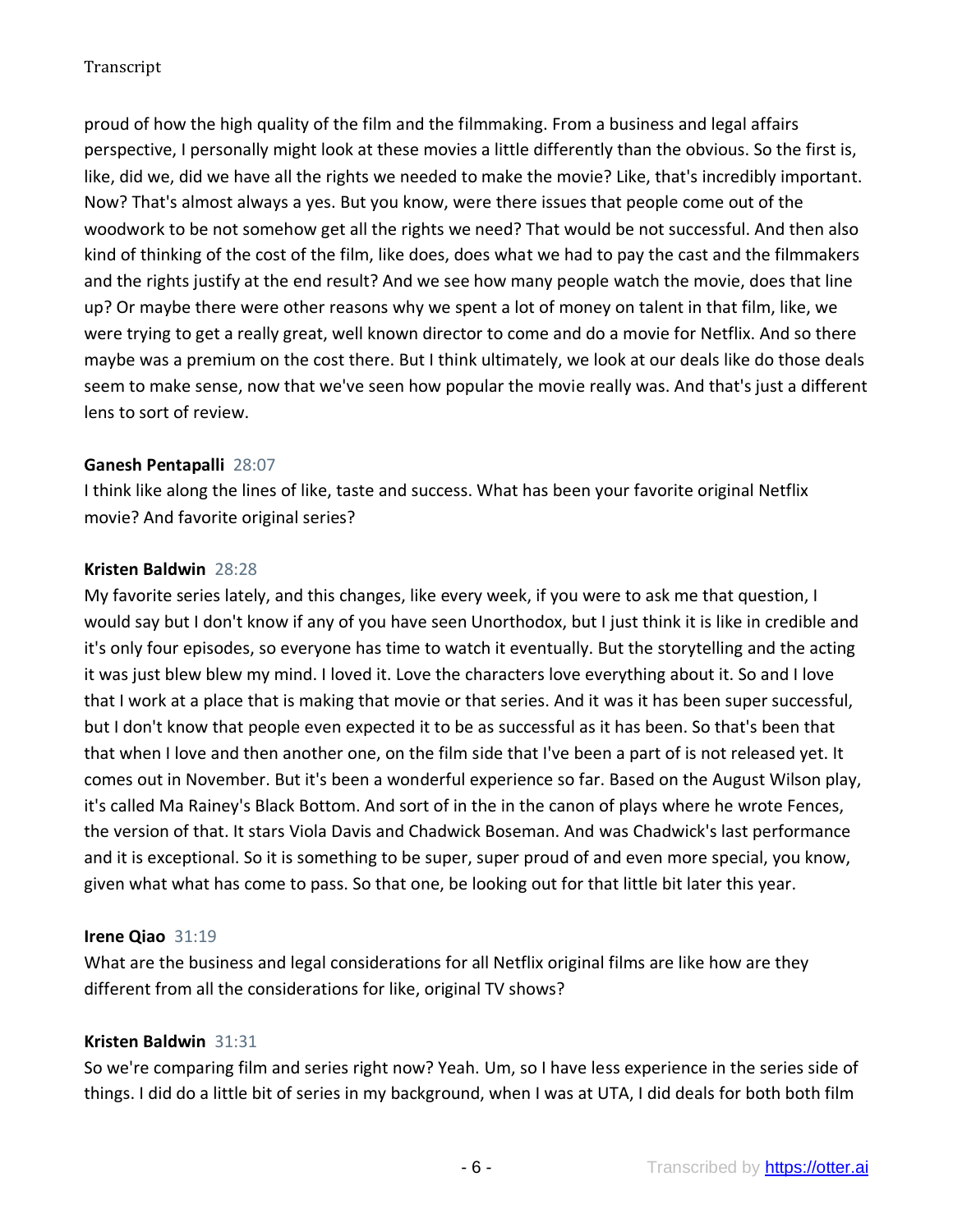and series. But otherwise, my career I've always been on the film side. But I think probably the biggest distinction is the ongoing like in series, you have to be ready for future seasons of the show. So from a deal making perspective, you have to lock up whether it's the writer or that actor, for the potential like six years out, it's a lot of time. And there's a lot of negotiation around that sort of thing, like how many episodes in the season, do you guarantee to the person? And then what does it look like for you to have an option to pick them up, but you have to have options, especially on your cast, because you really don't want them to drop out. And then you're stuck with everyone in love with your character and the person, the actor is not there anymore.

# **Kristen Baldwin** 32:39

So that whole thing doesn't really exist in film, unless you're talking about a movie that you really believe will be a franchise. And in the world of franchise filmmaking, you do have to have some of those conversations with the cast, like trying to lock in a future deal for them upfront. But there, there's a lot less of that than there is on the on the television side of things. But right now, I think we're finding a lot of material can be made either way. Unorthodox is an interesting example. Because I think a long time ago, people thought film was a better home for a book. But the truth is, if your book has a lot to say, you have a lot more time to say it in a limited series or an ongoing series. So it's an interesting consideration from the creators, creators perspective, like how they want the story to be told.

### **Andres Paciuc** 33:38

I'm sorry, everyone. This is another legal question. But how was your transition from working at a big law firm to working in house and what practice group? Where were you when when you were when you were at a big law firm? And have the skills that you learn at the law firm translate to in house? And would you suggest for law student to who who is planning on or whose goal would be to go to in house to like entertainment company? would you suggest a similar path of doing the few years at the big law firm and then transitioning?

### **Kristen Baldwin** 34:18

Great question. Couple in there. So I, I was a litigator at a big law firm. I would not necessarily recommend that path. That is an unorthodox path to use a word we've been using. So when we moved to Los Angeles, I was still a litigator at a big law firm. They had an office in Los Angeles so I could transfer to that office. But then I started looking to leave. And it was difficult as it is for anybody to find another job to transition from being a litigator, to going in house at a at an entertainment company doing transactional work, because I didn't have transactional experience and I didn't have entertainment experience. So you pound the pavement and get in touch with everyone you have ever known, including everyone that ever went to Duke or UVA law, or my old law firm of any kind. And, you know, a lot of people didn't want to interview me. But I finally found my way into an opportunity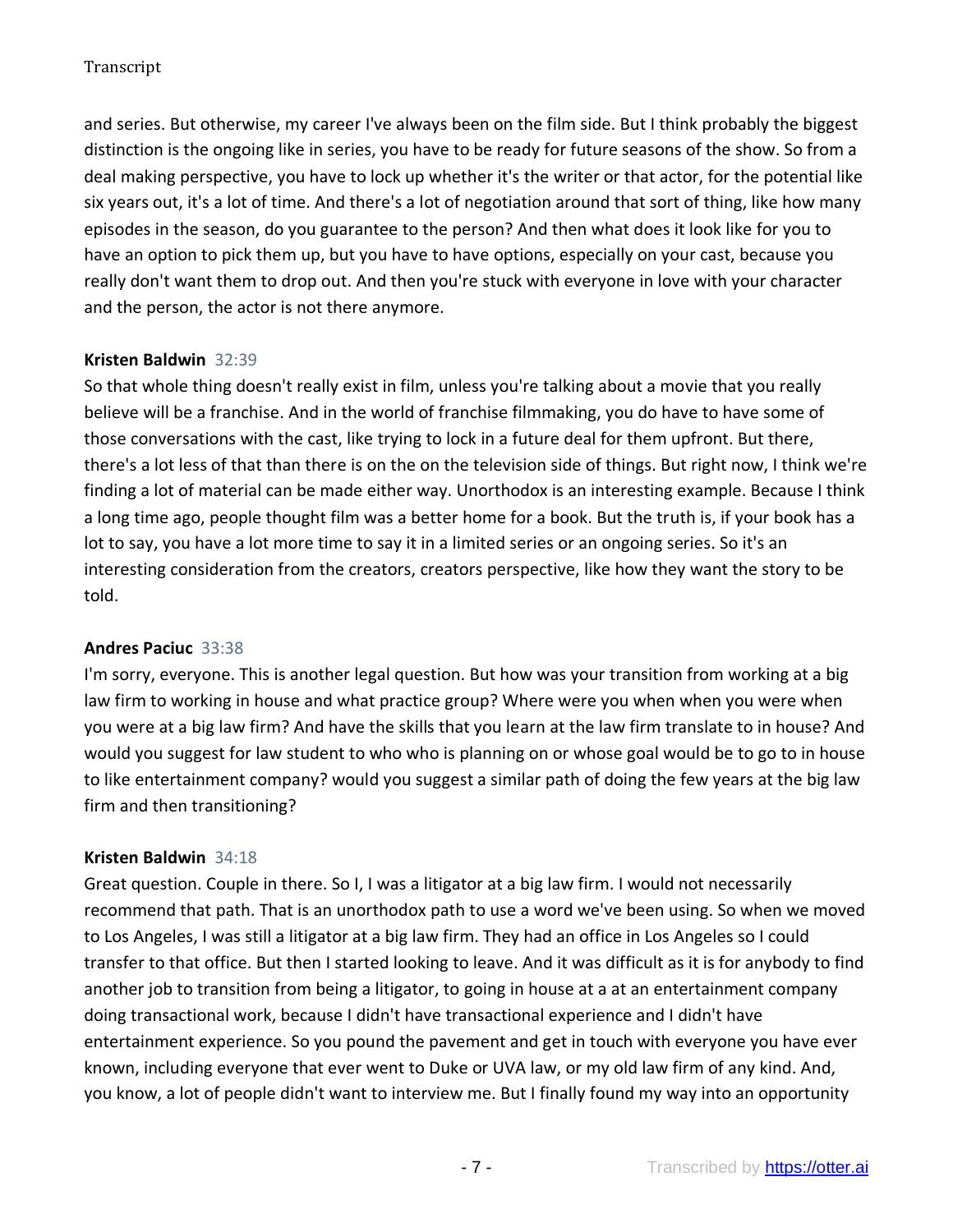at Paramount in the film group, which is amazing, except that the, at the time, the head of legal didn't want to hire me, because for a number of reasons, but I had no experience was one of them. So she recommended me to a group that doesn't exist anymore. That made direct to home video movies. So Paramount had this idea of taking their their popular franchises, and spinning them out on direct to video type subsequent productions. And I jumped at the chance.

# **Kristen Baldwin** 35:54

So I think the first rule is, although I took an over over a 50% pay cut from big law firm life, that if you want to move into something that you think you're going to love doing, you know, if you can at all scrape by it, it was worth it to me, even though I had a one year old daughter, and my husband was a film student at the time. So it was not the most economic, you know, economically safe time in our lives, to drop that income. But we just made it work is the way I would, I would say it and honestly, it was a super happy time in my life, because I was leaving this like world of corporate litigation, and walking onto the Paramount lot, even in my teeny tiny little role doing direct to video movies. It just was so incredibly inspiring and exciting to be a part of that. And not long after I joined that group, I did start learning the skills of doing these types of long form agreements for writers, actors, directors, producers, it was just on a smaller scale of home video movies was still original content. They they at Paramount got rid of that whole division. But that same head of legal that I had met earlier, remembered me and she hired me. And at that time, she said, Okay, now you've actually been trained in the Paramount way on the Paramount forms, I don't have to do all that heavy lifting with you anymore, you can now have a job in this group.

### **Kristen Baldwin** 37:23

So it was a bet that paid off for me. And she liked me I forgot to mention because she had been a litigator. And she thought litigators had a way of looking at transactions that was different, and could see more quickly red flags and problem areas, because they were used to litigating those problem areas. So I appreciated that point of view with her. So I do think those skills that I had, as a litigator, have come to help me in drafting contracts, and as a negotiator, because I don't see every provision the same. And I don't know what transactional lawyers do. But like, you know, every paragraph of the contract is not the same thing. There are some that are way more important than others, way more problematic, way more risky. And I think litigation skills have allowed me to see those faster. So I think almost everything you do is going to build in some way on the next thing you do. And almost nothing is a is a total waste of time. I think they've all contributed to sort of the next step. Maybe it's just a relationship that you make, honestly. But in the world of entertainment, relationships count a lot, and they probably do in every industry. But I can certainly tell you they do in this industry. So it's hard to see any sideways path as something that's not useful for later.

**Andy Ju** 38:59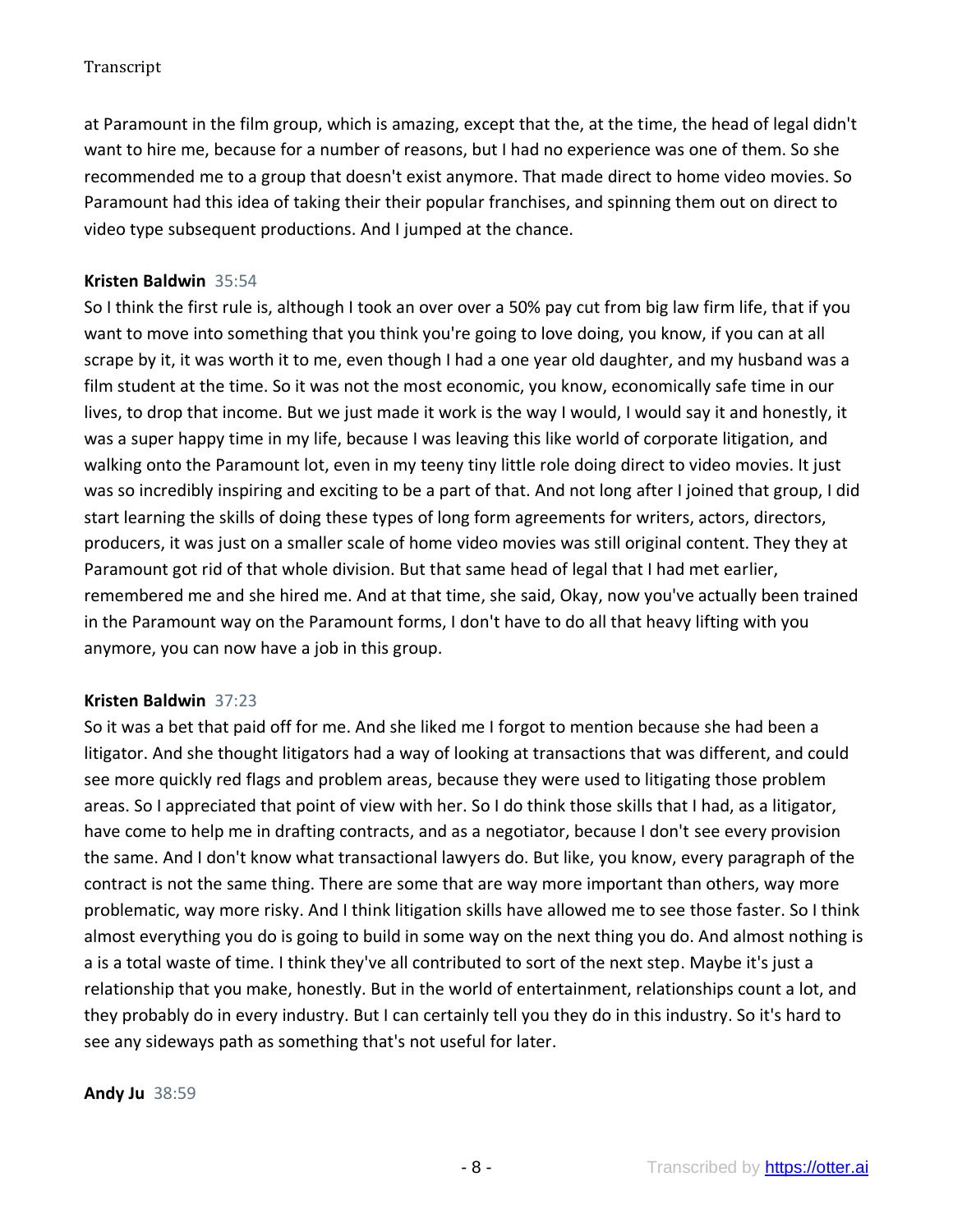So okay, quick question. I don't know much about law. So I might need to clarify. What is the difference between a litigator and a transactional lawyer? That'd be my first off the table question.

## **Kristen Baldwin** 39:10

Gotcha. So in the world, that is not criminal law, that the more of like civil, contractual type disputes. You have two types of lawyers at any big law firm, generally speaking, you have a group that are litigators. litigators go into courtrooms. That's what a litigator does. Someone comes to you with a dispute. Maybe it's some contract that they think they're you know, they're two corporate entities involved in a contract, and they're now fighting over some part of it. Once they get to the fighting over a part and one of them says, I'm going to sue you. Then you bring in your litigators. And those are the people who ultimately either settle these disputes or go into courtrooms and fight them out in court. The other type of lawyers that big law firms are transactional lawyers. And those are the people who are just negotiating contracts, and they're never going to go into a courtroom. If you have some gigantic deal that's being negotiated, it finally gets signed, and then down the road, there's a problem with it. And then you turn it over to the litigators to like work out the problem or to start going into court. So the entertainment world is not litigation, I am negotiating what will eventually be long form contracts, and they'll they'll move to a signature. So it's not directly related to I don't you know, ever sue any of the people I'm, I don't sue our writer or director. If something awful happened, which hasn't been the whole time I've been doing this business, like you would turn it over to professional litigators to work it out.

### **Andy Ju** 40:49

Okay, so I guess. So my, my actual question, I guess, was, now that you've kind of experienced, you know, doing like big corporate law litigation, and then, and then a little bit of a Paramount vibe, and then UTA, like, kind of, in the role of representative representing people. And then now at Netflix, like, Can you speak to how the culture at each of these companies are different? Like, like, for example, like, you always hear about how tech companies like the culture is like super gray and everything. So I'm curious, like, if you feel that now that you're at Netflix, or if it's still kind of more similar to like Paramount, which is a write more strictly entertainment company?

### **Kristen Baldwin** 41:22

Great question. And I do think the culture is really different at Netflix than it is at Paramount. So they're not similar just because they're both studios making content. Netflix has online a culture memo, that's just sort of an available document that really digs in and describes like how Netflix functions as a company. And it's probably I haven't worked at another tech company, but it's probably some similar characteristics, and then some unique, but there are, you know, just as an example, it is a culture that has a lot more transparency than an old school school studio. So you do get a lot of information about how well the company is doing how well individual movies are performing. Whereas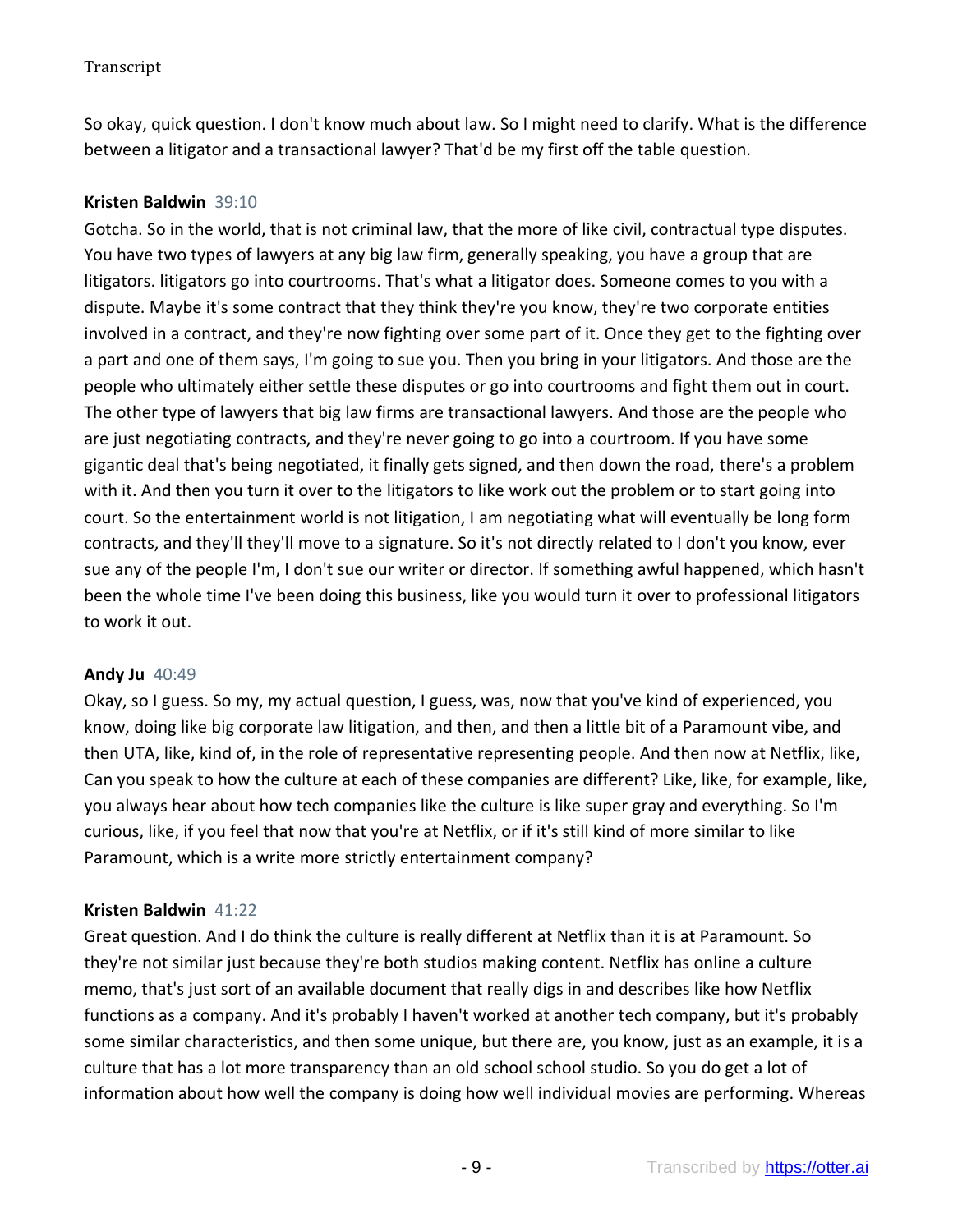when I was at Paramount, I never had any visibility into how Paramount was doing. I mean, you could see box office results for movies, but there was all kinds of other information that would not have been shared with me, where as at Netflix, that kind of information is more available. So it's a it's a huge difference.

# **Kristen Baldwin** 42:37

And there's also a lot more at Netflix, than Paramount in terms of giving feedback. I think that's another sort of hallmark of the company, where anyone I work with, can give me feedback at any time, and I can give it to them. And it's like an expectation at the company that you do that it's not considered rude, or mean, or not polite, it's considered like what you're supposed to do. And at the same time, you're supposed to receive this feedback in an effort not to, you know, not to be offended by it, but to like, improve. So there's an ongoing conversation, both like upward like to the people that you report to and downward in terms of giving constructive feedback. When I say constructive, I mean, actionable, something that you can take and incorporate and do differently or improve upon. And I did not see that happening at Paramount. There was not a lot of me giving feedback to my boss that way.

### **Amy Unell** 43:42

That's interesting. That seems pretty unique, at a company that size as well. A quick follow up to that. How, how does that feedback get communicated ups? Curious? Is there a certain method or is it just up to the person?

### **Kristen Baldwin** 44:01

Yeah, there are, you know, you're, you're encouraged at any time, like it to say, hey, Amy, we've been working together for a couple months on this project, I'd love to set time, next week, half an hour, just to get some feedback, you know, from you on how I'm doing like that conversation is encouraged and happens. There's also a more formalized structure where once a year, we provide written feedback into a tool. And then that tool spits it out to the people that are to receive it, and it's not anonymous, like your name is on it. But if you guys on this zoom, were all the people in my department, I would try to give written feedback to all of you, and it kind of go and then there's one moment in time, I would receive all of your feedback to me and get a chance to read it. It's not tied to compensation. It's just meant to be a written opportunity to provide feedback and you're also not really supposed to give or receive feedback that you haven't already mentioned to the person before. It's not supposed to be shocking. But they're, you know, but but, you know, there's a lot of reasons to write it down. And sometimes, maybe you thought you said something to somebody, but they didn't quite hear it in that way. So there's a, there's a written opportunity, and then there's encouraged more, you know, like informal along the way, type of opportunities.

### **Kristen Baldwin** 45:22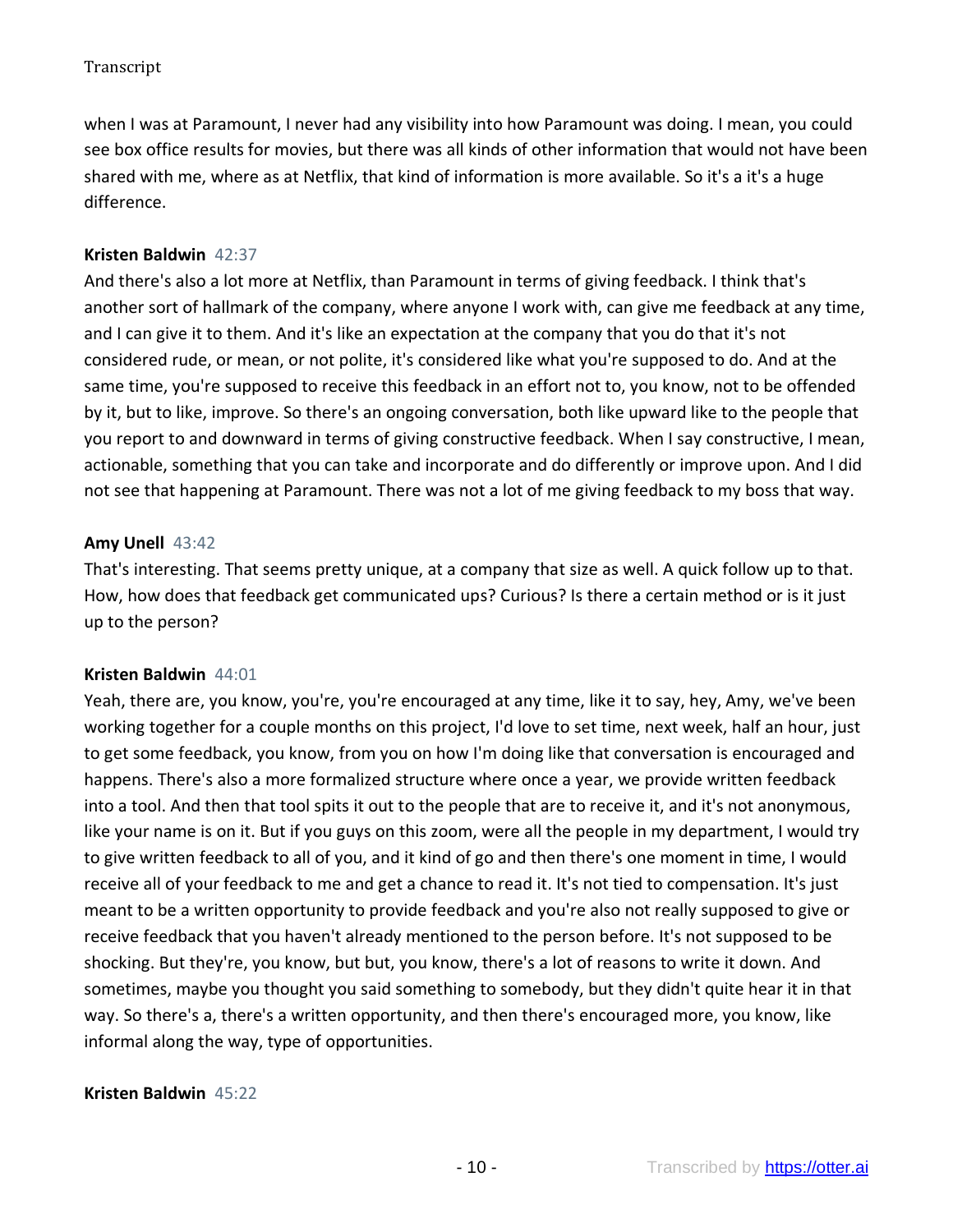And then I think I see more at Netflix meetings that we will have, maybe after a movie is finished filming, we might get the whole team together, you know, what the creative execs, the lawyers, the production execs, the finance people, everybody in a room, and just say, like, let's talk about work, work, what worked really well on this movie that we want to broadcast to other people on our team so that they can do it. And let's also talk about what didn't work and didn't work well. And maybe we had a bad experience with an outside third party of some kind. And we think, in the we want to, we want to acknowledge that talk about it, talk about what maybe we could have done differently, and then consider bringing it back to our individual teams, so they can learn the whole whole point is not to like broadcast mistakes, but to learn from them. So I think it all this sort of notion of encouraging feedback and building a muscle, that around giving and receiving feedback, it leads to those other kinds of conversations too.

# **Amy Unell** 46:30

Definitely, um, if any of you all watch the DEMAN Weekend-ish, with blackish, and grown ish writers this week, I'm just thinking, as Kristen's talking about, just the feedback, and then like how its communicated. And in the writers room, it's just like, every, you know, like, there's no, like, let me slip you a note under the table. It's all out there at all times, and talk about building that muscle. I think that's that if I think if we could all find ways to do that in our own way now, you know, then when you all are in your awesome jobs after Duke, gosh, I can only imagine the the amazing constructive communities we could build. Very cool. So we have one more kind of selected question.

### **Aaron Zhou** 47:37

Yeah. So I guess my last question was, what is your biggest end? I want to I want to put emphasis on this, like, unconventional way to break into the creative industry.

# **Kristen Baldwin** 47:49

What would be the I don't know if it's unconventional, but to get noticed, is not easy. I mean, relationships are obviously going to help. And to the extent that you can actually get something produced, and maybe screened at a film festival, I think that's also a great way for your work to get out there. And for other people to see it, and possibly, then you get representation, and more people will see it.

### **Andy Ju** 48:59

So I'm actually really curious because I was doing a project on like, Netflix' documentaries. And I realized that there isn't a lot of information about like, the specific like, watch times, and like viewership data, like available to the public. So I'm curious, like, from like, a legal and business perspective. why that is? Like, is it to like, make sure that the focus is still on the creative content generation? Or is there just more for like, protection of privacy?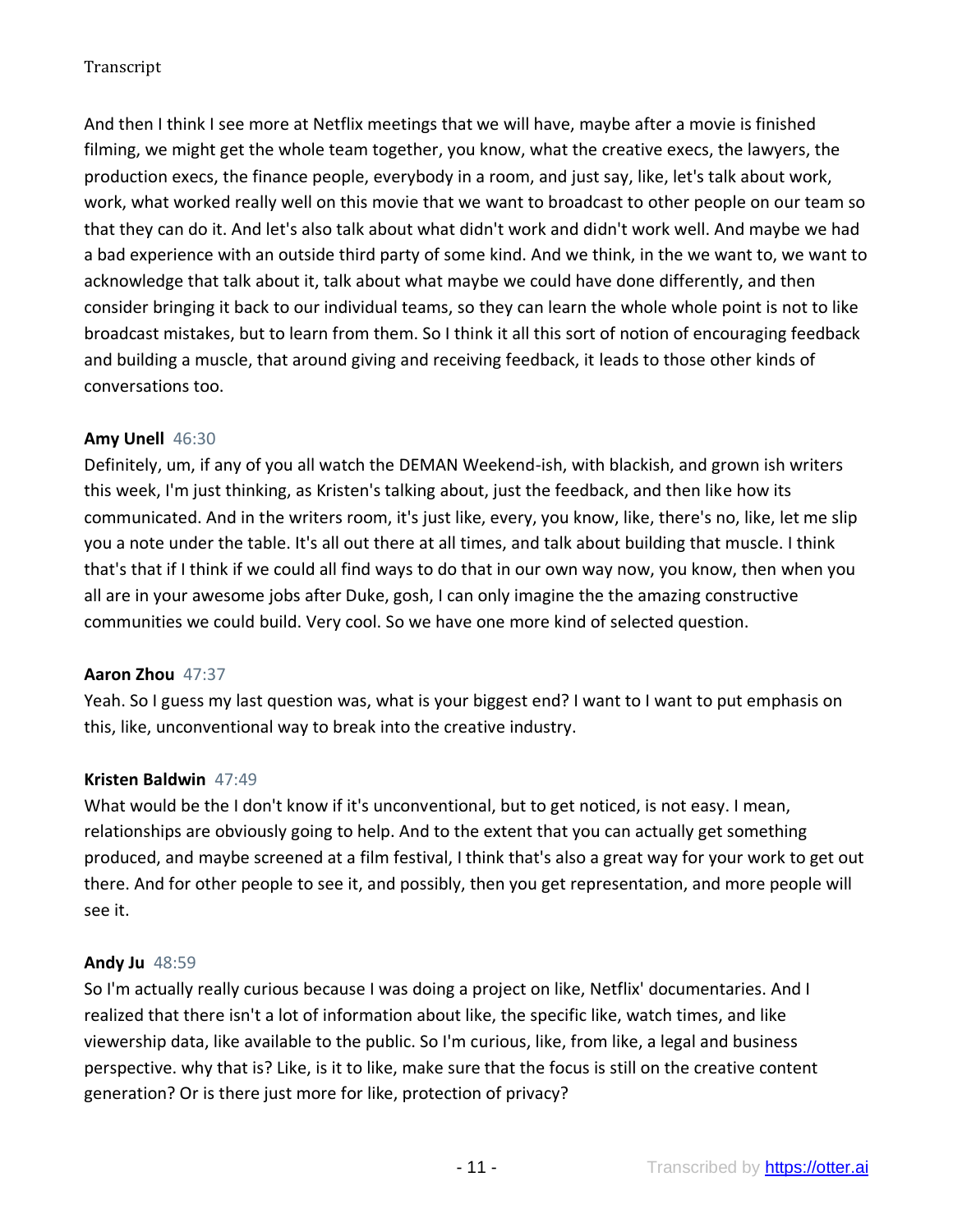### **Kristen Baldwin** 49:28

Yeah, I, you know, it's, it's, I don't really know, the reasons or like the company's reasons for that. But I do know, it's like highly guarded information. And with the particular filmmakers, they will like set up some confidential meetings and give some feedback around some of that information. But it's not like a publicly revealed number for every type of content. Whereas like I mentioned before, in the world of studio films, you have box office receipts. So you can see that measure and in television, there are ratings that people review. I could guess as to a lot of reasons. I think there's a lot that's positive about it. But I don't I wouldn't know. It's not a privacy issue. I think it's a just a business decision.

# **Daniel Kim** 50:25

I have a question. So you mentioned something about a hot pitch and how people drop everything to go after that. So what really makes a hot pitch can? Can everyone spot a hot pitch from a mile away? And like, and like, when you're negotiating the price? I'm sure you've seen a lot of deals at this point. So how much agency do you have with it like? Or is it? Or do they? Are they like a, we really, really want to just get on no matter what type of thing?

# **Kristen Baldwin** 51:00

Yeah, I mean, it's a good question. There's like some art and some science and coming up with the numbers around what you're going to what you're going to pay, I don't think there's ever a we want it no matter what situation, but you could watch it a lot. And you could want it for all kinds of different reasons. It could be brilliant on its face, it could have an attached element, like a writer, or sorry, a director or an actor, that the studio is just so excited to be in business with. And if that actor is interested in that material, then it makes the material that much more appealing to us. So maybe it's it's diversifying like our, our slate, or the people that have worked with us, it could be that with something, something becomes more popular for us, because we've been looking to fill a need, like we have a slate, and there are different types of movies on it, that maybe there's like one particular kind of movie that we that we think would round out our yearly slate. And then this pitch addresses that particular genre, like that could make it more interesting. So I think there are just a variety of things that could make it hot. That's not necessarily my world. I get it when and then I try to judge. Is this something like you said, not that we will pay anything to have, but we really, really want? So that could make it more expensive potentially?

### **Daniel Kim** 52:36

Are there any specific niches you think that need to be filled at Netflix right now?

**Kristen Baldwin** 52:41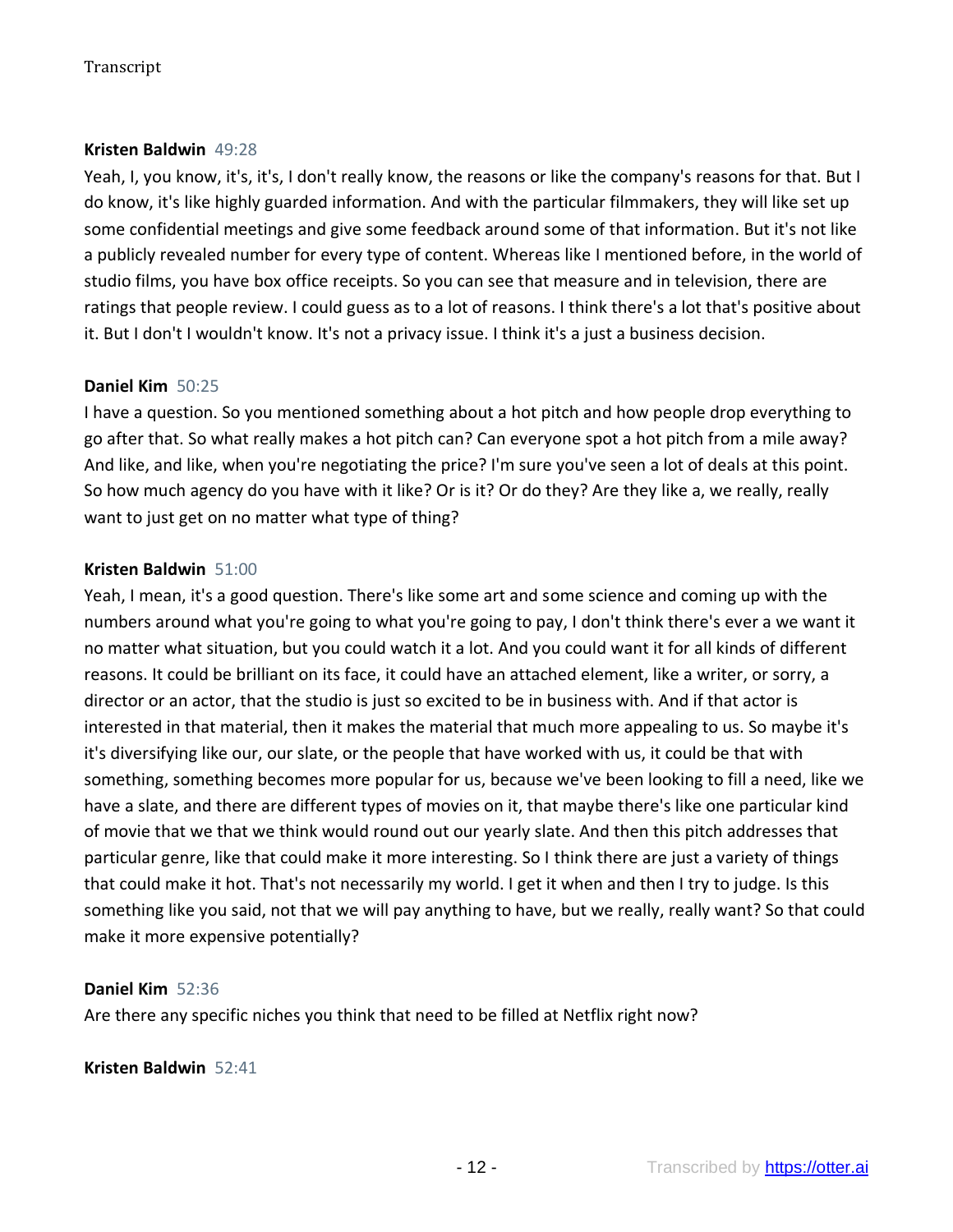Well, I would say I don't know how long term this is. But it's true that in a you know, I think it'd be wise to look at filmmaking from a COVID perspective. So projects that are going to require stadiums to be filled with people or globe trotting around international cities, which may have been really cool two years ago, are just a practical impossibility right now. So the types of movies that are more contained, and with fewer cast, I again, I'm not the person that like picks the movies that we do, but I would say those are smart decisions right now. Because they can be made more safely without jumping around a lot of you know, you could create an environment with a bubble and protocols and you're staying in one spot with few cast members. That seems to be really smart. Musicals, I think, have some trouble, not that they can't be done. But you know, the the science says singing in small environments is a way of spreading the virus. So you have to figure out like how, what does that look like if we have a song number in a movie is probably going to be a little more expensive than it would have been before.

### **Daniel Kim** 54:00

Okay, thank you. That makes a lot of sense. Okay, ask one more question. Sure. Okay, so um, I understand you worked on both sides, for Julien Thuan, which is really cool. And for the studio. So within negotiations wise, Is there like a, you mentioned something about you know, how you give them a first offer, and then there's an expected offer. So is there like a typical dance? Are there any like, I hope to be from the other side at one point. So like, his tactics, yeah, from the talent side, that specifically work.

### **Kristen Baldwin** 54:35

Um, yeah, I think I spent nine years on the talent side so I definitely have an affinity for it and got a lot out of it. You want to make them make the first offer. So you don't want to lowball yourself like let that let the studio make the offer. And then just know that they have more there to give. They are almost never offering the actual number. Now, that could happen, like if I had a close relationship with an agent or lawyer on the other side, and we had no time. And there was like an emergency, I might call up somebody who knows, and trust me and say, this is really the top. And if you guys can't do it for this, no hard feelings, but we have to move on like tonight, because the movie starts in three days, like that could happen. But for the most part, there's a little wiggle room. And then the other thing is money is important. For sure. I'm not saying it's not. But sometimes there's flexibility on other parts of a deal that are really important to you as the creator, it could be that you care about your credit, it could be that you care about the the availability, you have to work on other projects at the same time, because exclusivity gets negotiated.

# **Kristen Baldwin** 55:50

So you might say, okay, they can't pay me, I'm a writer, and they can't pay me as much as I want to write this screenplay. But I can leave myself some room to work on other stuff at the same time. So maybe there's other parts of the deal that you can enhance, maybe you can get a commitment to be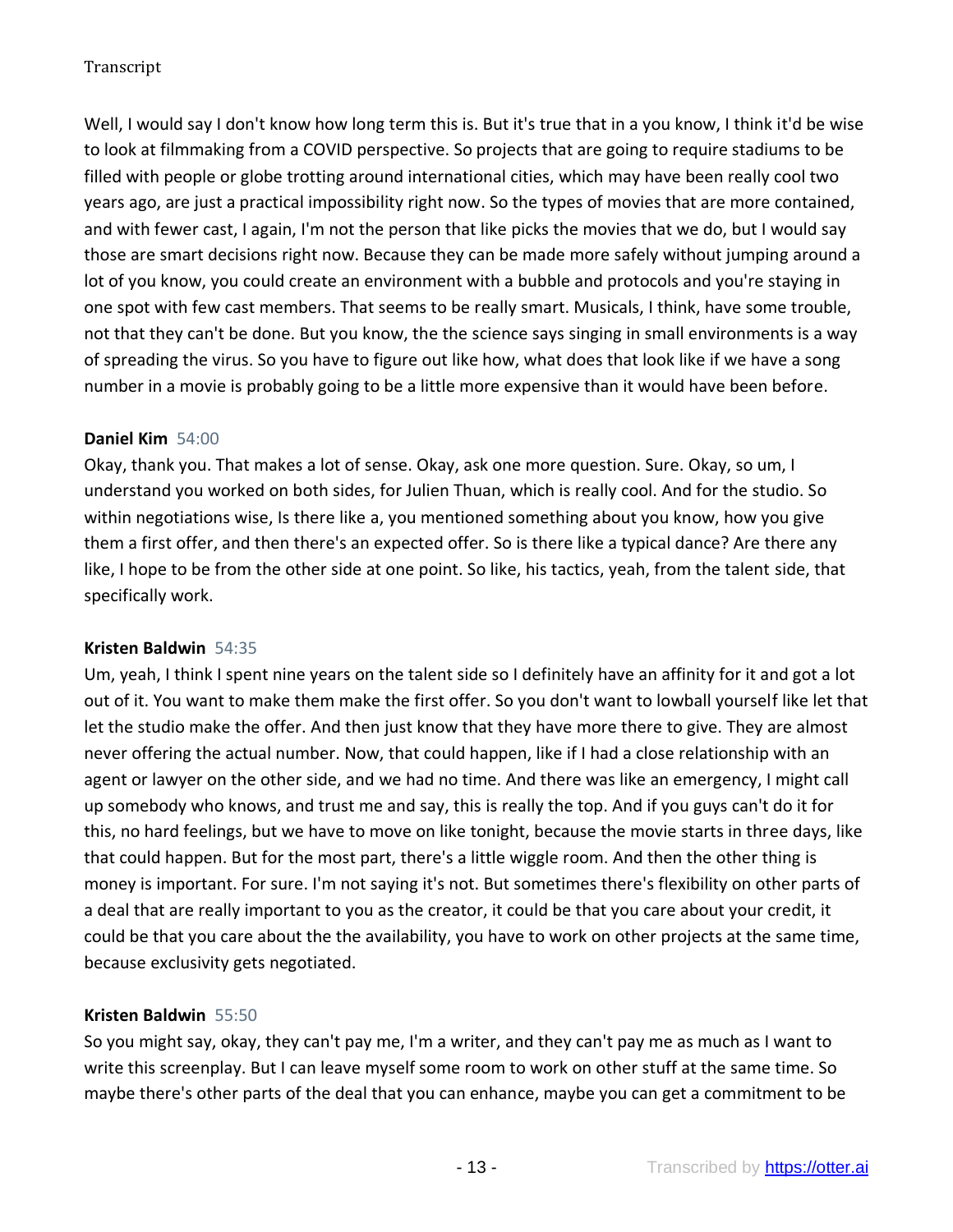involved in subsequent version, like sequels. Like, you know, you want to think long term, I want them to come back to me. So I want this was my baby, it was my material, I want to be involved in the sequels and not cut out of those. So there's, there's a variety of other things that you might be able to negotiate even if the money isn't going anywhere, or is sort of done. And that's where bringing in an agent, or a lawyer or a manager, who's seen lots of deals and knows is really important. And where it's important for you to find your voice and tell your rep what matters to you. Because then they can use that. It was always more powerful as a representative, when I knew what the talent cared about. Because sometimes, and now we're on this side, I want to reach out and say, What does your client really care about? Because some agents are just going to ask for everything to bluster and ask for everything. But I listening for the thing that I think really matters to the talent to sort of cut through it and get it done.

### **Daniel Kim** 57:16

Thank you, that was so helpful.

#### **Marlowe Early** 57:24

I was kind of wondering, in terms of COVID has there? Have you seen a type of shift in terms of content developers desire to work with, like animated films? versus let, um, like live action or ones that use people?

### **Kristen Baldwin** 57:44

I haven't noticed the shift. But I know that like the animation department is going full force ahead. There's a lot I think there was like a moment where there had we had to, like modify the equipment and get get it, you know, either in people's homes or in a safer environment for the animators that come together. But they there is a lot of animation that is happening.

#### **Amy Unell** 1:00:32

You mentioned, you know, lawyer, manager, agent, you know, key kind of team roles. And I was wondering, just, if you could kind of briefly make those kind of distinguish between those. And, um, you know, the question I get from a lot of creatives, specifically students is, okay, I have this IP is intellectual property, this thing I created, which all of you have, which do I need an agent? Do I need a manager? Do I need a lawyer? Like, how do I protect what I have, and I wondered if maybe you could, I know, that's like a very, could be very long, deep conversation, but kind of maybe a tip or two for for all the students in the room here.

#### **Kristen Baldwin** 1:01:16

Well, to have all three of those is very expensive. So I wouldn't recommend anybody feel like they have to have all three of those people in their camps. An agent takes 10% of everything you make an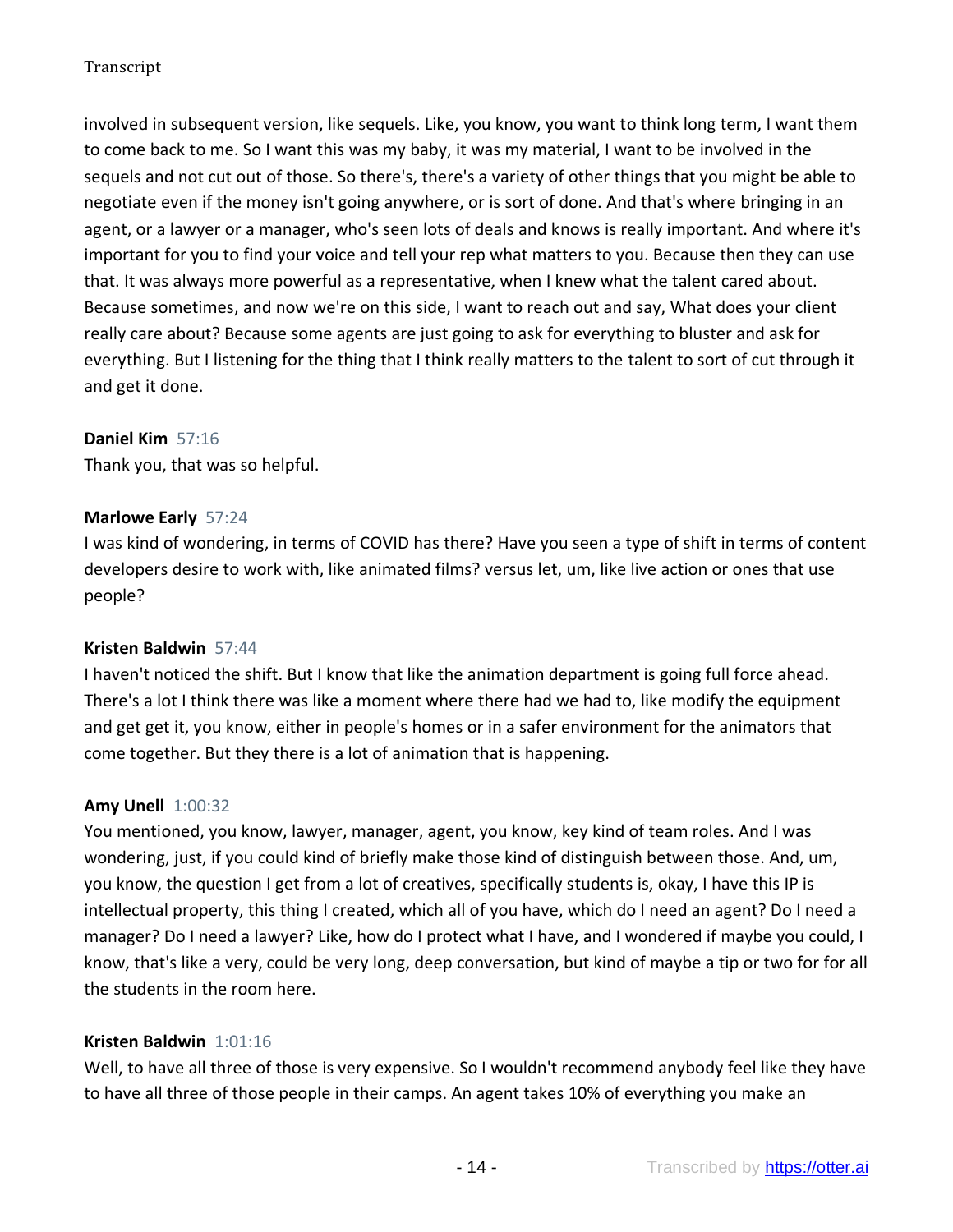entertainment lawyer takes 5%, and a manager takes 15. So you add that up, and it is, you know, your checks diminish greatly. When I worked at the agencies in business affairs, I often worked with new younger clients who did not have an outside entertainment lawyer. So the business affairs lawyers are free, they are included in the 10% that an agent charges you. So I think that's a little pro tip that the entertainment lawyers wouldn't like me saying, but it could save you that bit of money. And you wouldn't need a manager for a while.

# **Kristen Baldwin** 1:02:11

Now that said, if you if you had like IP that you were trying to protect, and somebody came to you to negotiate a deal, then you would need an or you might just go after an entertainment lawyer at that point, the agent is really useful once they're representing you to try to bring you work. That's what their job is to understand what opportunities are out there in the world and bring them to you or to take your material, like your screenplay, and pitch it around town. Like that's what an agent is, is great at. But if you already have like an offer, then you could use an entertainment lawyer just to protect you and work out the deal terms. And they'd be a little cheaper. There are also entertainment lawyers that work by the hour. So there's a there's a there's a number of those that you could just pay an hourly fee to like, negotiate out the contract, but the way the ones I've been describing, and then some people find it easiest, when they're starting out to get a lit manager on their side. And I don't know that every lead manager charges 15% I just that's like the standard. So maybe you could find one that gives you a little bit of a deal. Or a break on that. But I think some people, I think a lot of lit managers go to festivals and you might find someone interested in representing you. That might be the first step in you know, is to have a manager represent you.

# **Amy Unell** 1:10:28

Kristen has to get back to her, you know, making magic happen. And so we can watch more amazing, original films at Netflix. So I just want to say thank you, um, Paul, if you don't mind, just maybe not sharing your screen for a minute. So Kristen can see all of our faces and all of our clapping and love we want to give her so thank you.

### **Kristen Baldwin** 1:23:39

Thank you for inviting me to speak. I'm happy to share my insights into the business part of all of this as future talent and artists, you guys, I do think should know some of the parameters around the business part of it. I think it'll only be helpful to you as you as you go forward. So good luck and invite me back.

### **Outro: Dave Karger**

That's it for this episode of DEMAN Live. I'm DAVE KARGER, DEMAN is a signature program of Duke Arts and Duke Alumni Engagement and Development. Follow DEMAN on social and stay updated at